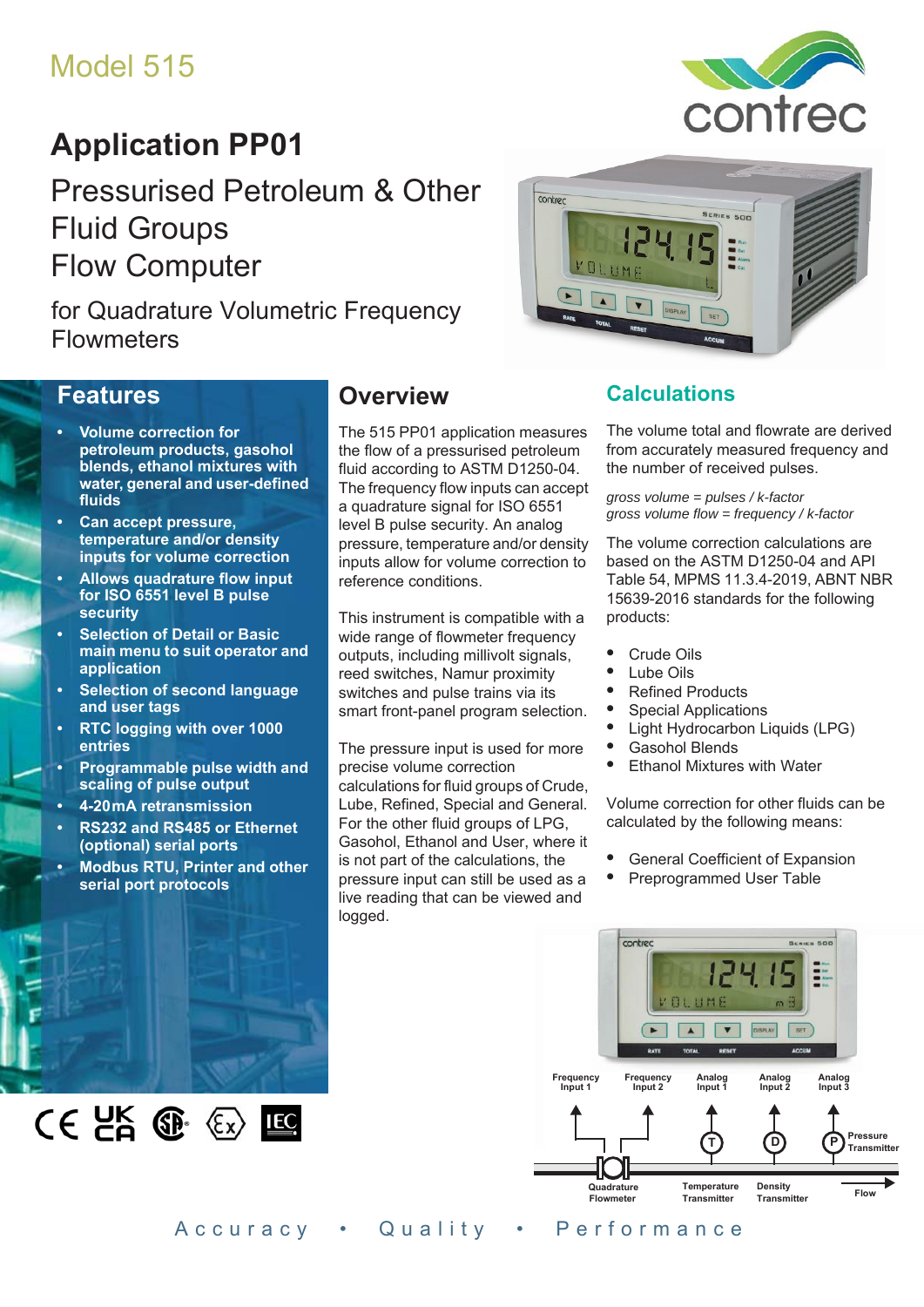## **Displayed Information**

The front panel display shows the current values of the input variables and the results of the calculations. A list of the variables for this application and their type (total or rate) is shown at the end of this document.

The instrument can be supplied with a real-time clock for data logging of over 1000 entries of the variables as displayed on the main menu.

## **Communications**

There are two communication ports available as follows:

- **•** COM-1 RS-232 port
- **•** COM-2 RS-485 port (optional) or Ethernet (optional)

All types of ports can be used for remote data reading, while RS-232 and RS-485 serial ports can be used for printouts and for uploading and downloading of the application software to the instrument.

## **Isolated Outputs**

The opto-isolated outputs can re-transmit any main menu variable. The type of output is determined by the nature of the assigned variable. Totals are output as pulses and rates are output as 4-20 mA signals. One output is standard, a second output is available as an option.

### **Relay Outputs**

The relay alarms can be assigned to any of the main menu variables of a rate type. The alarms can be fully configured including hysteresis. Two relays are standard with two additional relays available as an option.

## **Software Configuration**

The instrument can be programmed to suit the particular application needs and the flexible I/O can be assigned as required. Program settings can be changed either via the front panel (depending on assigned access levels) or via the 500 Series Program Manager (500-PM software).

The instrument stores all set-up parameters, totals and logged data in non-volatile memory with at least 30 years retention.

## **Dimension Drawings**

## **Part Number**

515.XXXXXX-PP01 see **[Product Codes](#page-3-0)** to select required features

Default Application software: 515-PP01-000000

## **Analog Input Types**

Any analog input can be set to accept a 4-20 mA, 0-5 V or 1-5V signal, while any inputs assigned to a temperature sensor can also be set to accept a PT100 or PT500 signal.

## **Terminal Designations**

|                 | <b>Terminal</b><br>Label |                          | <b>Designation</b>                 | <b>Comment</b>                                     |  |  |
|-----------------|--------------------------|--------------------------|------------------------------------|----------------------------------------------------|--|--|
| 1               | <b>FINP</b>              | $1+$                     | Frequency Input 1+                 | Volumetric Flow Input 1                            |  |  |
| $\overline{2}$  | <b>FINP</b><br>$2+$      |                          | Frequency Input 2+                 | Volumetric Flow Input 2                            |  |  |
| 3               | $\overline{\text{SG}}$   |                          | Signal ground                      |                                                    |  |  |
| 5               | EXC V                    | $2+$                     | Excitation Term 2+                 | For AINP1 RTD Input                                |  |  |
| 7               | AINP1                    | $\ddot{}$                | Analog Input ch 1 (+)              | Temperature Input                                  |  |  |
| 8               |                          | $\overline{a}$           | Analog Input ch 1 (-)              |                                                    |  |  |
| 9               | AINP <sub>2</sub>        | $\ddot{}$                | Analog Input ch 2 (+)              | Density Input                                      |  |  |
| 10              |                          | $\overline{a}$           | Analog Input ch 2 (-)              |                                                    |  |  |
| $\overline{11}$ | AINP3                    | $\ddot{}$                | Analog Input ch 3 (+)              | Pressure Input                                     |  |  |
| 12              |                          | $\overline{\phantom{0}}$ | Analog Input ch 3 (-)              |                                                    |  |  |
| 15 <sup>1</sup> | Vo                       | $\ddot{}$                | 8-24 volts DC output               | Overload protected                                 |  |  |
| 16              | G                        | $\overline{\phantom{0}}$ | DC Ground                          |                                                    |  |  |
| 17              | Vi                       | $\ddot{}$                | DC power input                     | DC power in 12-28V                                 |  |  |
| 18              | <b>SH</b>                | Е                        | Shield terminal                    |                                                    |  |  |
| 19              | <b>RS485</b>             | $\ddot{}$                | $RS485 (+)$                        | Optional RS485 port may                            |  |  |
| 20              | COM-2                    | $\overline{\phantom{0}}$ | RS485(-)                           | be replaced by Ethernet<br>port.                   |  |  |
| 21              | port                     | G                        | RS485 ground                       |                                                    |  |  |
| 22              |                          | $1+$                     | Switch 1                           |                                                    |  |  |
| 23              |                          | $2+$                     | Switch <sub>2</sub>                |                                                    |  |  |
| 24              | <b>LOGIC</b>             | $3+$                     | Switch 3                           | <b>Remote Reset</b>                                |  |  |
| 25              | <b>INPUTS</b>            | $4+$                     | Switch 4                           | CAL Switch - In field<br>access protection         |  |  |
| 26              |                          | C-                       | Signal ground                      |                                                    |  |  |
| 27              | OUT <sub>1</sub>         | $\ddot{}$                | Output $ch 1 (+)$                  |                                                    |  |  |
| 28              |                          | $\overline{a}$           | Output ch 1 (-)                    |                                                    |  |  |
| 29              | OUT <sub>2</sub>         | $\ddot{}$                | Output $ch 2 (+)$                  |                                                    |  |  |
| 30              |                          | $\overline{a}$           | Output ch 2 (-)                    |                                                    |  |  |
| 31              |                          | RC                       | Relay Common 1-2                   | Term 31 - Common 1-4<br>on legacy option card      |  |  |
| 32              |                          | R <sub>1</sub>           | Relay 1                            |                                                    |  |  |
| 33              |                          | R <sub>2</sub>           | Relay 2                            |                                                    |  |  |
| $\overline{34}$ | <b>RELAYS</b>            | R3                       | Relay 3                            |                                                    |  |  |
| 35              |                          | R4                       | Relay 4                            |                                                    |  |  |
| 36              |                          | <b>RC</b>                | Relay common 3-4                   | Term 36 only available on<br>new style option card |  |  |
| E               |                          | Е                        | Mains ground                       |                                                    |  |  |
| N               | AC<br><b>MAINS</b>       | N                        | Mains neutral                      | AC power in 100-<br><b>240VAC</b>                  |  |  |
| A               |                          | A                        | Mains active                       |                                                    |  |  |
|                 |                          |                          | RS232 COM-1 port 9-pin serial port |                                                    |  |  |

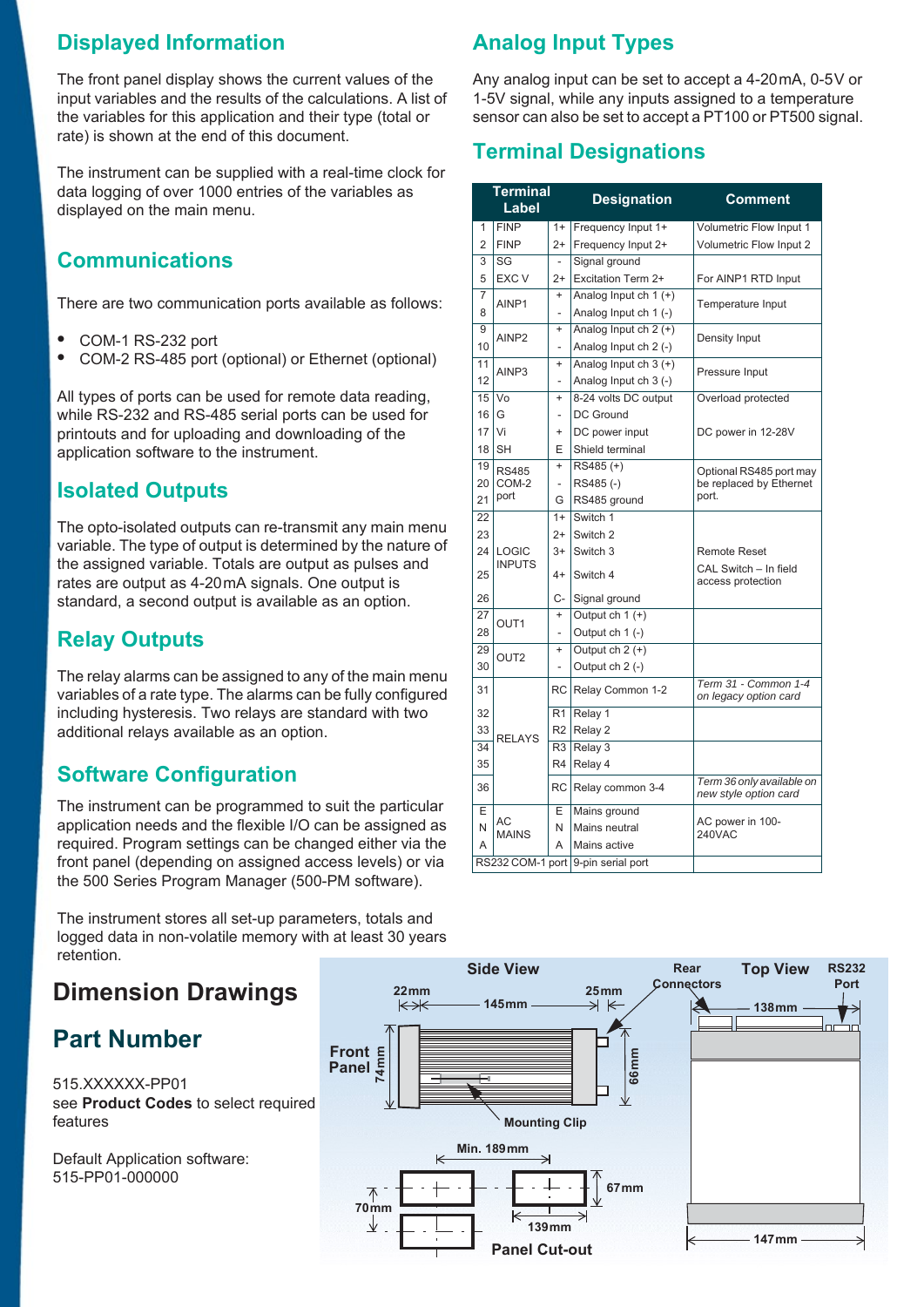# **Specifications**

#### **Operating Environment**

| <b>Temperature</b>                  | +5°C to +40°C (standard - no coating)<br>-20°C to +60°C (with conformal coating)<br>-30°C to +60°C (ExD housing with heater) |
|-------------------------------------|------------------------------------------------------------------------------------------------------------------------------|
| <b>Humidity</b>                     | 0 to 95% non condensing (conformal coating)<br>5% to 85% non condensing (no coating)                                         |
| <b>Power Supply</b>                 | 100-240 V AC (+/-10%) 50-60 Hz (+/-10%) or<br>12-28 V DC                                                                     |
| <b>Consumption</b>                  | 10W (max) Overvoltage category II                                                                                            |
| <b>Protection</b>                   | Sealed to IP65 (Nema 4X) when panel mounted                                                                                  |
| <b>Dimensions</b><br>(panel option) | 147mm (5.8") width<br>74mm (2.9") height<br>170mm (6.6") depth (behind the panel)                                            |

#### **Display**

| <b>Type</b>        | Backlit LCD with 7-digit numeric display and<br>11-character alphanumeric display |
|--------------------|-----------------------------------------------------------------------------------|
| <b>Digits</b>      | 15.5mm (0.6") high                                                                |
| <b>Characters</b>  | 6mm (0.24") high                                                                  |
| <b>LCD Backup</b>  | Last data visible for 15 min after power down                                     |
| <b>Update Rate</b> | 0.3 second                                                                        |

#### **Non-volatile Memory**

**Retention** > 30 years

**Data Stored** Setup, Totals and Logs

#### **Approvals**

**Electrical & Interference** UKCA, CE, CSA compliance **Enclosure** Ex d Enclosure - ATEX & IECEx available for hazardous area (CSA Pending). Field Mount Enclosure - UKCA, CE, CSA safe area weather proof enclosure. Other - RoHS compliant

#### **Real Time Clock (Optional)**

| <b>Battery Type</b> | 3 volts Lithium button cell<br>- For Issue 7 option card, type CR2450N<br>manufactured by Renata only<br>- For conformal coated 'C' version, type BR2032<br>manufactured by Panasonic only<br>- For non-conformal coated versions, type<br>BR2032 and CR2032 manufactured by<br>Panasonic or Sony |
|---------------------|---------------------------------------------------------------------------------------------------------------------------------------------------------------------------------------------------------------------------------------------------------------------------------------------------|
| Battery Life        | 5 years (typical)                                                                                                                                                                                                                                                                                 |

#### **Frequency Input (General)**

| Range                   | 0 to 10 kHz for Pulse input type<br>0 to 5 kHz for Coil & NPS input types<br>(3kHz for pulse security) |
|-------------------------|--------------------------------------------------------------------------------------------------------|
| Overvoltage             | 30V maximum                                                                                            |
| <b>Update Time</b>      | $0.3$ sec                                                                                              |
| <b>Cutoff frequency</b> | Programmable                                                                                           |
| <b>Configuration</b>    | Pulse, coil or NPS input                                                                               |
| <b>Non-linearity</b>    | Up to 10 correction points                                                                             |
| <b>Pulse</b>            |                                                                                                        |

## **Signal Type** CMOS, TTL, open collector, reed switch **Threshold** Signals switch below 1.3 & above 2 volts

| <b>Coil</b>        |                                  |
|--------------------|----------------------------------|
| <b>Signal Type</b> | Turbine and sine wave            |
| <b>Sensitivity</b> | 15mV minimum amplitude (typical) |
| <b>NPS</b>         |                                  |
| <b>Signal Type</b> | NPS sensor to Namur standard     |

#### **Analog Input (General) Overcurrent** 100mA absolute maximum rating (30mA for 4-20mA inputs) **Update Time** < 1.0 sec **Configuration** RTD, 4-20mA, 0-5V and 1-5V input **Non-linearity** Up to 20 correction points (some inputs) **RTD Input Sensor Type** PT100 & PT500 to IEC 751 **Connection** Four Wire **Range -**200°C to 350°C<br>-200°C to 800°C (PT100 extended range) **Accuracy** 0.1°C typical<br>0.2°C typical (PT100 extended range) **4-20 mA Input Impedance** 100 Ohms (to common signal ground) **Accuracy** 0.05% full scale (20 °C) 0.1% (full temperature range, typical) **0-5 or 1-5 Volts Input Impedance** 10 MOhms (to common signal ground) **Accuracy** 0.05% full scale (20°C) 0.1% (full temperature range, typical) **Logic Inputs Signal Type** CMOS, TTL, open collector, reed switch **Overvoltage** 30V maximum **Relay Output No. of Outputs** 2 relays plus 2 optional relays **Voltage** 250 volts AC, 30 volts DC maximum (solid state relays use AC only) **Current** 3A maximum - mechanical relays 1.5A maximum - solid state relays **Communication Ports Ports** COM-1 RS-232 port COM-2 RS-485 or Ethernet port (optional) **Baud Rate** 2400 to 19200 baud **Parity** Odd, even or none **Stop Bits** 1 or 2 **Data Bits** 8 **Protocols** ASCII, Modbus RTU, Modbus TCP/IP (Ethernet Port), Printer **Transducer Supply Voltage** 8 to 24 volts DC, programmable **Current** 70mA @ 24V, 120mA @ 12V maximum **Protection** Power limited output **Isolated Output No. of Outputs** 2 configurable outputs **Configuration** Pulse/Digital or 4-20mA output **Pulse/Digital Output Signal Type** Open collector **Switching** 200mA, 30 volts DC maximum **Saturation** 0.8 volts maximum **Pulse Width** Programmable: 10, 20, 50, 100, 200 or 500ms **4-20 mA Output**

| Supply            | 9 to 30 yolts DC external                                                      |
|-------------------|--------------------------------------------------------------------------------|
| <b>Resolution</b> | 0.05% full scale                                                               |
| <b>Accuracy</b>   | $0.05\%$ full scale (20 $\degree$ C)<br>0.1% (full temperature range, typical) |

*Important: Specifications are subject to change without notice.*